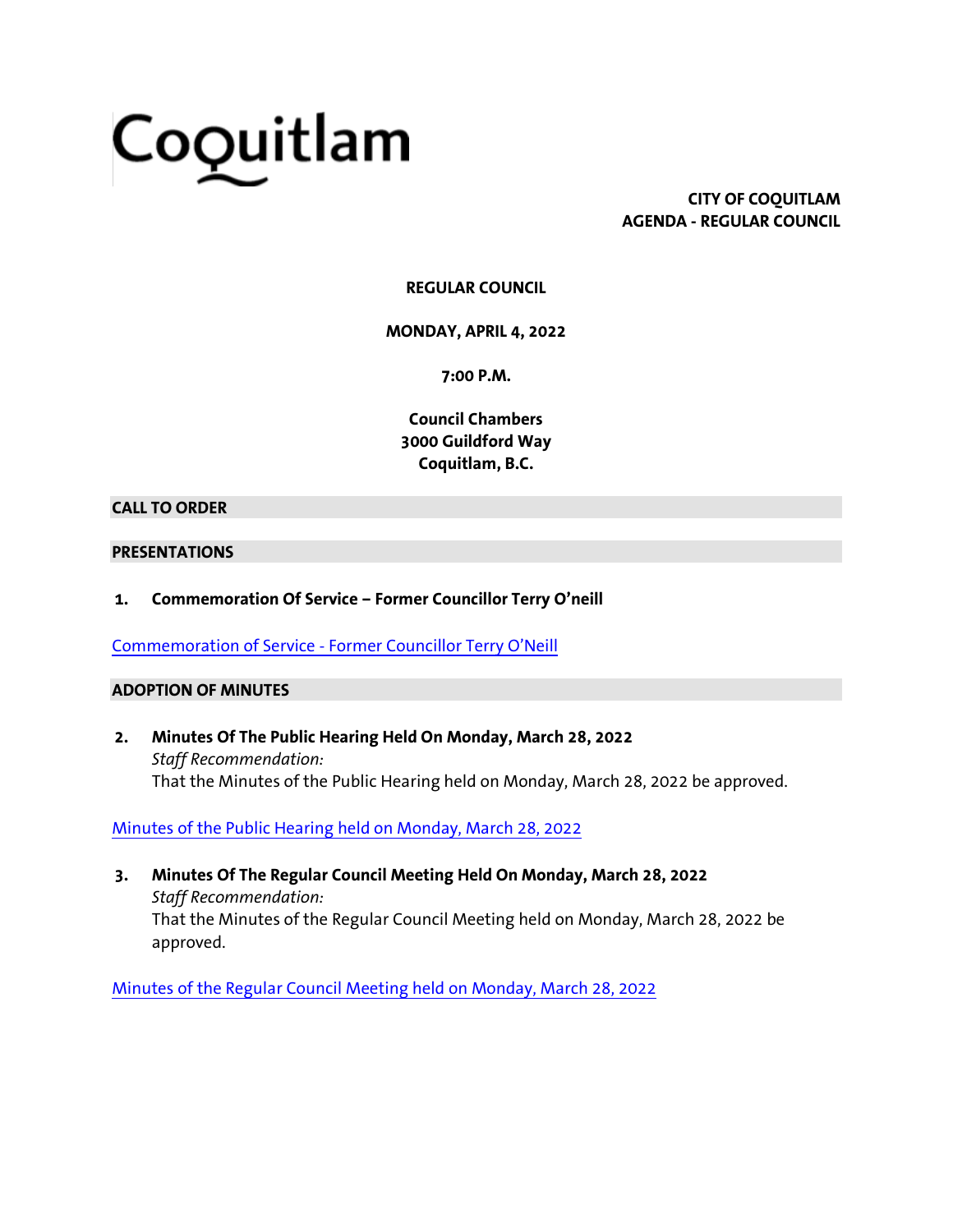# **COMMITTEE MINUTES AND RECOMMENDATIONS**

**4. Minutes Of The Multiculturalism Advisory Committee Meeting Held On Wednesday, March 9, 2022**

*Staff Recommendation:*

That the Minutes of the Multiculturalism Advisory Committee Meeting held on Wednesday, March 9, 2022 be received.

[Minutes of the Multiculturalism Advisory Committee Meeting held on Wednesday, March 9,](https://coquitlam.ca.granicus.com/MetaViewer.php?view_id=2&event_id=1297&meta_id=54204)  [2022](https://coquitlam.ca.granicus.com/MetaViewer.php?view_id=2&event_id=1297&meta_id=54204)

# **BYLAWS FOR FINAL ADOPTION**

**5. Report Of The Director Intergovernmental Relations And Legislative Services – Fourth And Final Reading Of Housing Agreement Bylaw No. 5206, 2022** *Staff Recommendation:* That Council give fourth and final reading to Housing Agreement Bylaw No. 5206, 2022.

# [Fourth and Final Reading of Housing Agreement Bylaw No. 5206, 2022](https://coquitlam.ca.granicus.com/MetaViewer.php?view_id=2&event_id=1297&meta_id=54206)

**6. Report Of The Director Intergovernmental Relations And Legislative Services – Fourth And Final Reading Of Rochester Avenue And Walls Avenue Lane Paving Local Area Service Bylaw No. 5202, 2022**

*Staff Recommendation:*

That Council give fourth and final reading to Rochester Avenue and Walls Avenue Lane Paving Local Area Service Bylaw No. 5202, 2022.

[Fourth and Final Reading of Rochester Avenue and Walls Avenue Lane Paving Local Area Service](https://coquitlam.ca.granicus.com/MetaViewer.php?view_id=2&event_id=1297&meta_id=54208)  [Bylaw No. 5202, 2022](https://coquitlam.ca.granicus.com/MetaViewer.php?view_id=2&event_id=1297&meta_id=54208)

**7. Report Of The Director Intergovernmental Relations And Legislative Services – Fourth And Final Reading Of Drinking Water Conservation Plan Amendment Bylaw No. 5185, 2022 And Bylaw Notice Enforcement Amendment (Drinking Water Conservation Plan) Bylaw No. 5186, 2022** *Staff Recommendation:*

That Council:

- 1. Give fourth and final reading to Drinking Water Conservation Plan Amendment Bylaw No. 5185, 2022; and
- 2. Give fourth and final reading to Bylaw Notice Enforcement Amendment (Drinking Water Conservation Plan) Bylaw No. 5186, 2022.

[Fourth and Final Reading of Drinking Water Conservation Plan Amendment Bylaw No. 5185, 2022](https://coquitlam.ca.granicus.com/MetaViewer.php?view_id=2&event_id=1297&meta_id=54210)  [and Bylaw Notice Enforcement Amendment \(Drinking Water Conservation Plan\) Bylaw No. 5186,](https://coquitlam.ca.granicus.com/MetaViewer.php?view_id=2&event_id=1297&meta_id=54210)  [2022](https://coquitlam.ca.granicus.com/MetaViewer.php?view_id=2&event_id=1297&meta_id=54210)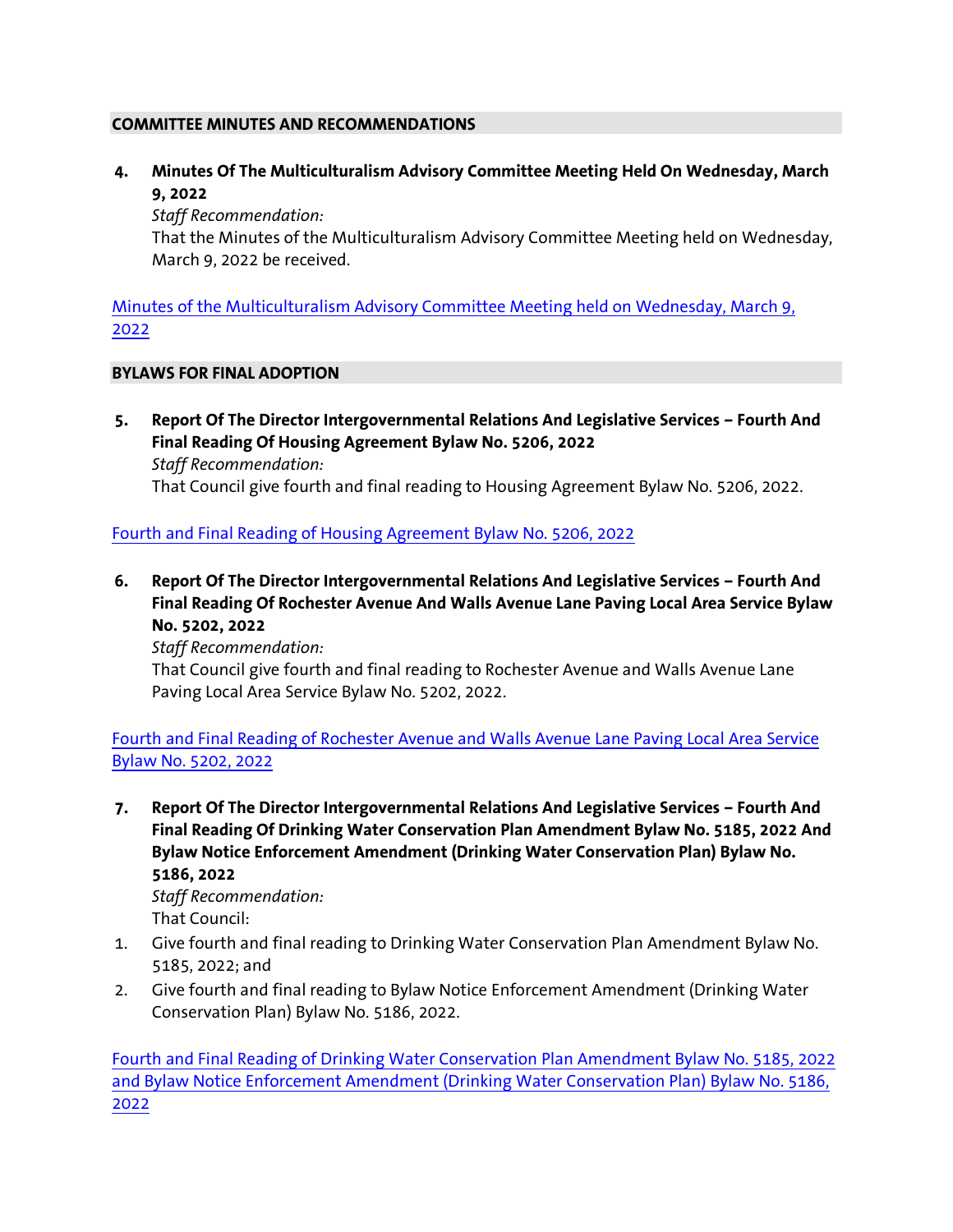**8. Report Of The Director Intergovernmental Relations And Legislative Services – Fourth And Final Reading Of Bylaw Notice Enforcement Amendment Bylaw No. 5211, 2022** *Staff Recommendation:*

That Council give fourth and final reading to Bylaw Notice Enforcement Amendment Bylaw No. 5211, 2022.

[Fourth and Final Reading of Bylaw Notice Enforcement Amendment Bylaw No. 5211, 2022](https://coquitlam.ca.granicus.com/MetaViewer.php?view_id=2&event_id=1297&meta_id=54212)

# **REPORTS OF STAFF**

# *PLANNING AND DEVELOPMENT*

- **9. Report Of The Director Development Services – Proposed City Centre Cannabis Retail Stores At 2957 Glen Drive (Unit 109) – The Local Leaf Cannabis (Proj 22-003) And 2700 Barnet Highway (Unit 103) – Kj's Best Cannabis (Proj 22-005)** *Staff Recommendation:* That Council:
- 1. Give first reading to City of Coquitlam Zoning Amendment Bylaw No. 5209, 2022 and City of Coquitlam Zoning Amendment Bylaw No. 5210, 2022;
- 2. Refer Bylaws Nos. 5209, 2022 and 5210, 2022 to Public Hearing; and
- 3. Instruct staff to address the following item for each application prior to Council's consideration of fourth and final reading, should Council grant second and third readings to Bylaw No. 5209, 2022 and/or Bylaw No. 5210, 2022:
- a. Receipt of a Suitability Letter (Applicant Security Screening and Financial Integrity Check) from the Liquor and Cannabis Regulation Branch.

Proposed City Centre Cannabis [Retail Stores at 2957 Glen Drive \(Unit 109\) -](https://coquitlam.ca.granicus.com/MetaViewer.php?view_id=2&event_id=1297&meta_id=54214) The Local Leaf [Cannabis \(PROJ 22-003\) and 2700 Barnet Highway \(Unit 103\) -](https://coquitlam.ca.granicus.com/MetaViewer.php?view_id=2&event_id=1297&meta_id=54214) KJ's Best Cannabis (PROJ 22-005)

- **10. Report Of The Director Development Services – Development Application At 3639 Crouch Avenue, 3512 David Avenue, 3561 Gislason Avenue, 1381 Mitchell Street, 1387 Mitchell Street, Plus Various Unaddressed Parcels – City Of Coquitlam (Proj 21-157)** *Staff Recommendation:* That Council:
- 1. Give first reading to City of Coquitlam Citywide Official Community Plan Amendment Bylaw No. 5203, 2022;
- 2. In accordance with the Local Government Act, consider Bylaw No. 5203, 2022, in conjunction with City of Coquitlam 2022 Five Year Financial Plan Bylaw No. 5176, 2021 and the Regional Solid Waste Management Plan;
- 3. Give first reading to City of Coquitlam Zoning Amendment Bylaw No. 5204, 2022;
- 4. Refer Bylaw Nos. 5203, 2022 and 5204, 2022 to Public Hearing;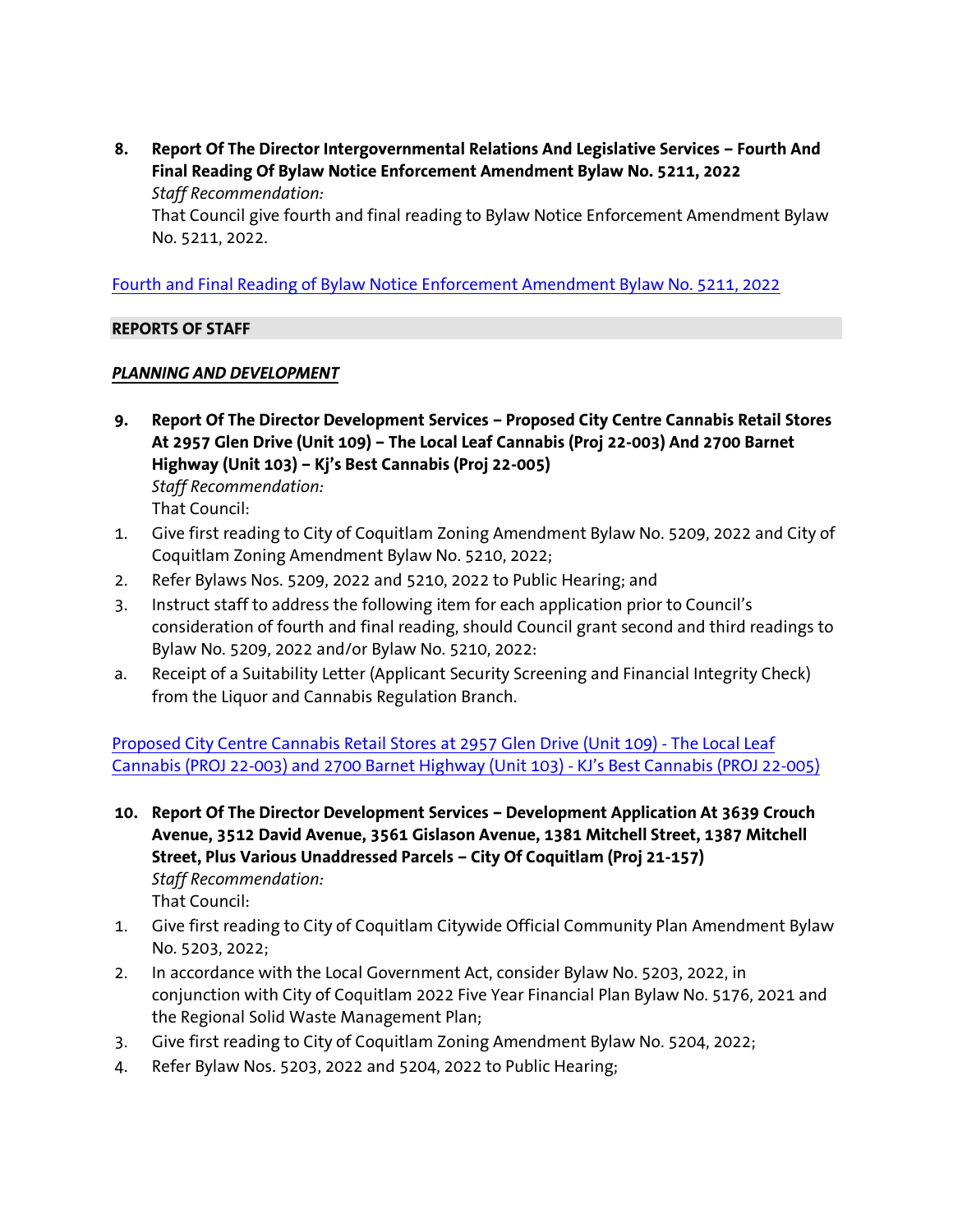- 5. Give first, second and third readings to City of Coquitlam Highway Dedication Cancellation Bylaw No. 5205, 2022;
- 6. Direct City of Coquitlam Highway Dedication Cancellation Bylaw No. 5205, 2022 to be advertised in accordance with the requirements of the Community Charter; and
- 7. Instruct staff to complete the following items prior to Council's consideration of fourth and final reading, should Council grant second and third readings to the Bylaw:
- a. Submission of a subdivision plan to the satisfaction of the Approving Officer;
- b. Ensure that all engineering requirements and issues including restrictive covenants, dedications and rights-of-way where necessary, are addressed to the satisfaction of the General Manager Engineering and Public Works;
- c. Completion of the road closure process for the unconstructed portion of Crouch Avenue and the unconstructed portion of unnamed road that runs east-west from Mitchell Street;
- d. Finalize Watercourse Protection Development Permit (21 119211 DP) to the satisfaction of Environmental Services;
- e. Section 219 Restrictive Covenant to protect the Streamside Protection and Enhancement Area (SPEA), to the satisfaction of Environmental Services;
- f. Determine the final alignment and design of the trail and multi-use path through 3561 Gislason Avenue to the satisfaction of the General Manager Parks, Recreation, Culture and Facilities; and
- g. Finalize, execute and deliver to the City, the following agreements in Land Title Office registrable form:
- i. One or more owner-maintained statutory rights-of-way in favour of the City over all publically accessible spaces, including the multi-use path running through 3561 Gislason Avenue;
- ii. Section 219 Restrictive Covenant that prohibits occupancy on the lots adjacent the SPEA until a post-clearing and post-construction report from a Qualified Environmental Professional (QEP) is received that evaluates the trees along any new forested edges; and
- iii. Such other Land Title Office registrable agreements as may be required by the City.

[Development Application at 3639 Crouch Avenue, 3512 David Avenue, 3561 Gislason Avenue,](https://coquitlam.ca.granicus.com/MetaViewer.php?view_id=2&event_id=1297&meta_id=54216)  [1381 Mitchell Street, 1387 Mitchell Street, Plus Various Unaddressed Parcels -](https://coquitlam.ca.granicus.com/MetaViewer.php?view_id=2&event_id=1297&meta_id=54216) City of Coquitlam [\(PROJ 21-157\)](https://coquitlam.ca.granicus.com/MetaViewer.php?view_id=2&event_id=1297&meta_id=54216)

**11. Report Of The Director Development Services – Fourth And Final Readings Of Zoning Amendment Bylaw No. 5140, 2021 And Housing Agreement Bylaw No. 5207, 2022 And Development Permit Authorization At 631, 633 Smith Avenue And 708, 712, And 716 Dogwood Street - Marcon (Proj 19-021)**

*Staff Recommendation:* That Council:

- 1. Give fourth and final reading to City of Coquitlam Zoning Amendment Bylaw 5140, 2021;
- 2. Give fourth and final reading to City of Coquitlam Housing Agreement Bylaw No. 5207 2022; and